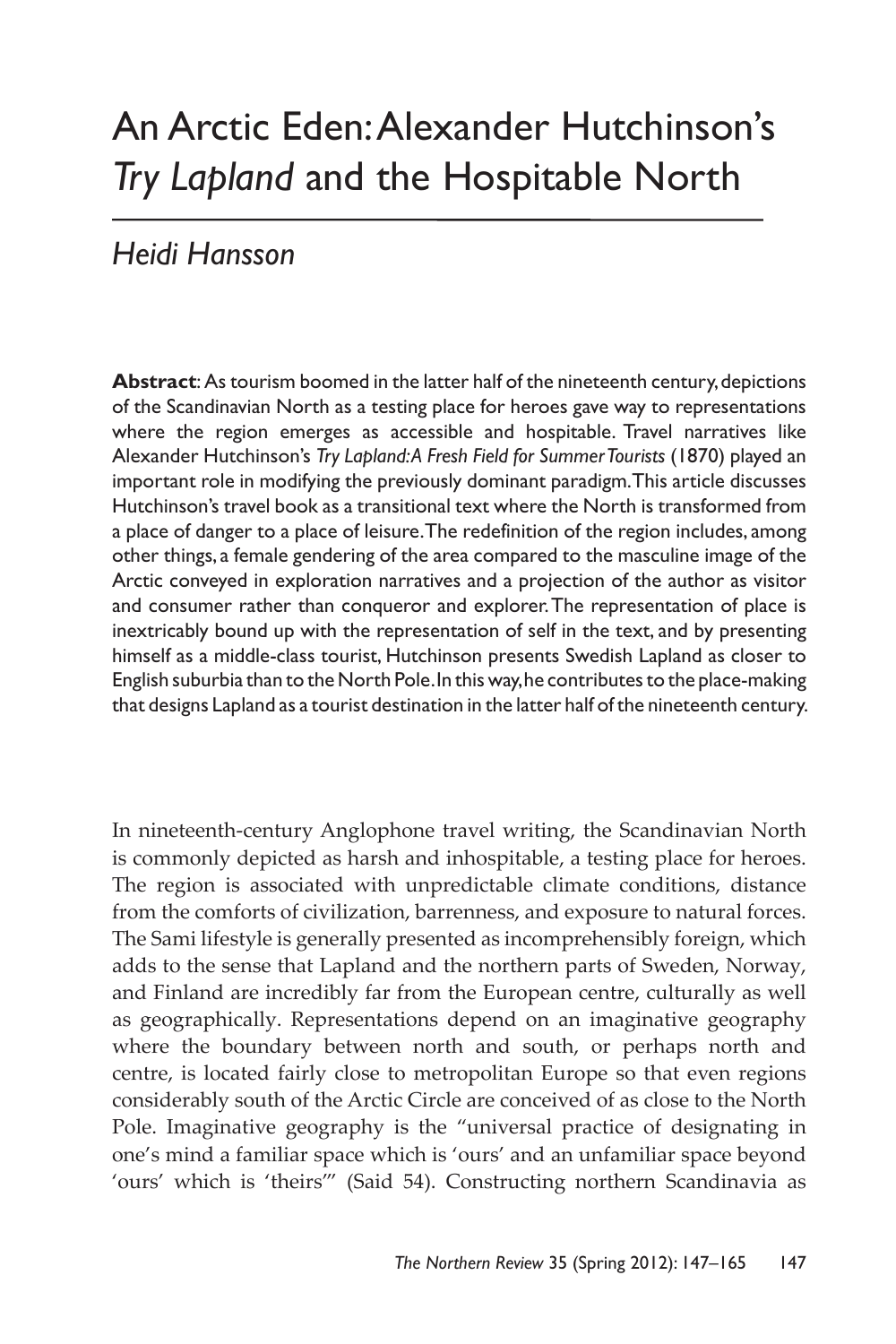a place of excitement and peril, writers imaginatively locate it as a space far removed from the familiar. Notions of the North as the frozen frontier are continuously circulated and correlate with a conception of masculinity characterized by physical superiority. As Renée Hulan notes in relation to Canada, the history of northern experience is shaped by "ideas about what it is to be a 'man'" (98), and the notion that the North requires and brings out true manliness informs, for example, Arthur Dillon's *A Winter in Iceland and Lapland* (1849) and Bayard Taylor's *Northern Travel: Summer and Winter Pictures of Sweden, Lapland and Norway* (1858) where images of the tough and demanding landscape interrelate with the authors' projection of themselves as explorers and adventurers.<sup>1</sup> The male-coded adventure discourse of the first half of the nineteenth century disqualifies the North—Canadian or Scandinavian—as a tourist destination and defines it as inaccessible to women.

Lord Dufferin's popular account of his sea voyage to Spitsbergen, *Letters from High Latitudes* (1856), begins to change this dominant discourse, primarily through the mocking self-projection of the author as a gentleman out on a leisurely sailing trip rather than as a polar adventurer. At the same time, it is abundantly clear from both the text and the illustrations that the reality of the venture was far more challenging. The narrative exploits a tension between the traveller and the destination, with Spitsbergen emerging as foreign and dangerous while Lord Dufferin persistently presents himself as a tourist, travelling with his valet and with all the comforts of civilization in his cabin. Thus, the work can be regarded as a transitional text where the perilous, demanding image of the North is intertextually present as a background at the same time as Dufferin distances himself from the hero-ideal and so gentrifies and feminizes both the North and his own relationship with the region.<sup>2</sup>

The discursive change, or the way of thinking and talking about the North, that began with Dufferin's book continued through the latter half of the nineteenth century and, gradually, the idea of the dangerous North was more likely to appear in connection with reports from polar expeditions than narratives of the Nordic countries. As tourism boomed in the latter half of the century, well-known locations in Italy, Greece, and the Alps began to lose their attraction and the Scandinavian North became a new tourist goal for seasoned travellers. This process required an imaginative relocation of the border so that northern Sweden, for example, was contrasted with emblems of the ultimate North like Siberia and the North Pole rather than with continental or British Europe. The adventure discourse of the first half of the century was modified by a tourist discourse which presented the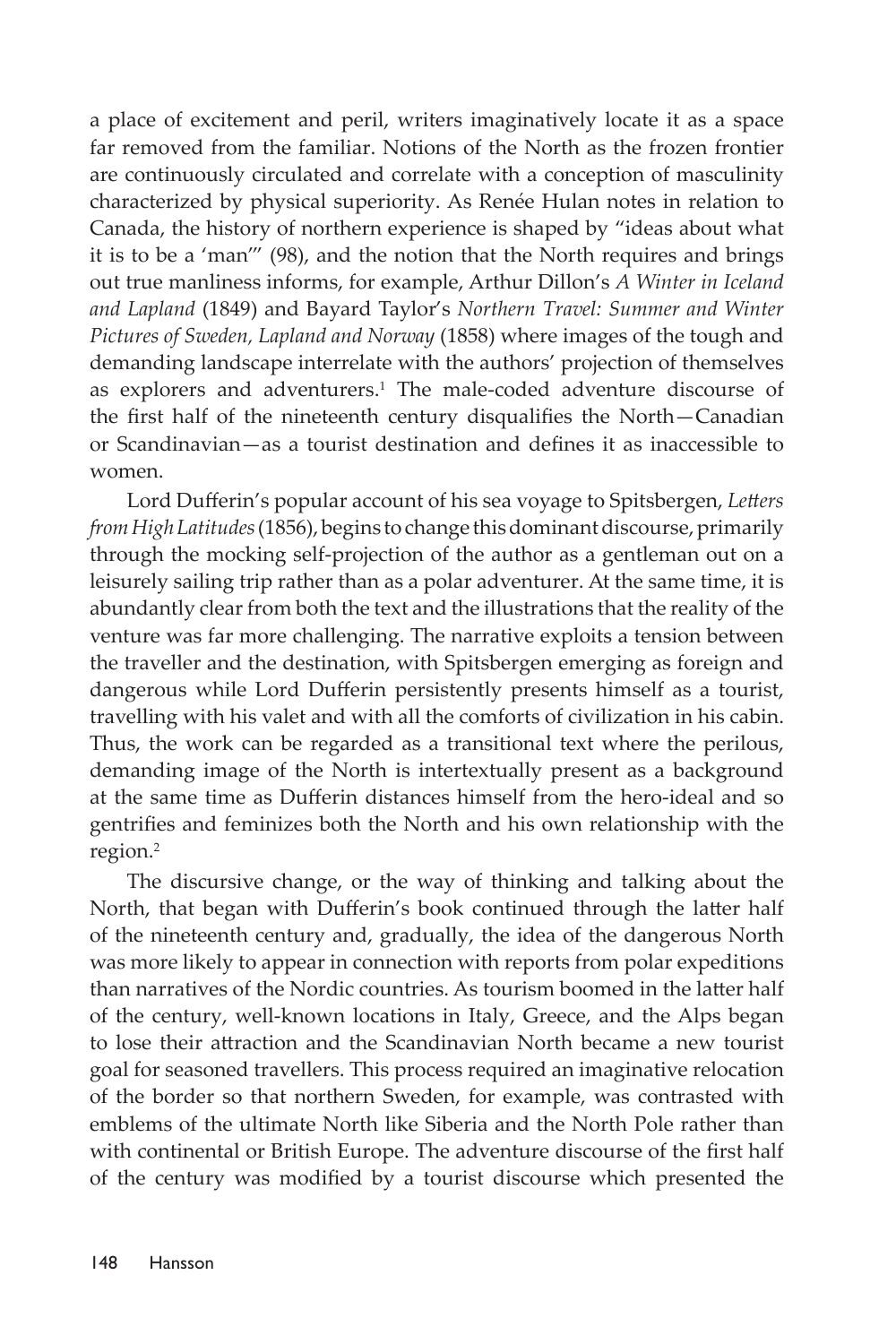northern landscape as accessible and accommodating and the Sami people as hospitable and picturesque rather than disturbingly alien. Travel narratives like Alexander Hadden Hutchinson's *Try Lapland: A Fresh Field for Summer Tourists* (1870) played an important role in changing the paradigm.

Like Dufferin's account of Iceland and Spitsbergen, Hutchinson's travel book is a transitional text where the North is discursively transformed from a place of danger and adventure to a place of middle-class comfort and leisure. Danger is of course not incompatible with leisure activity and Elaine Freedgood shows that an important attraction of mountaineering in the Victorian period was the element of risk it entailed (120). At the same time, activities that are viewed as hazardous as long as they are unusual often lose this aura when they become common pursuits, as Ann C. Colley's study of nineteenth-century climbing clubs and Alpine tourism demonstrates (1–2). Although descriptions of risky endeavours supported a nineteenth-century ideal of muscular manliness, exposure to danger was generally constituted as unfeminine and in relation to the more adventure-oriented travel narratives of the first half of the century, the redefinition of the North in the latter half includes a female gendering of the landscape and a projection of the author as visitor and consumer rather than as conqueror and explorer. As a result, risk and danger are much less prominent features in the works. The representation of place is inextricably bound up with the representation of self, and by presenting himself as a middle-class tourist in *Try Lapland*, Hutchinson moves Swedish Lapland closer to English suburbia or the rural English past than to the North Pole. That places are constructed through narrative is abundantly clear in travel literature, and Hutchinson takes part in the place-making that designs Lapland as a tourist destination suitable for British professionals and their families towards the end of the nineteenth century.<sup>3</sup>

Alexander Hadden Hutchinson was born in Nottingham, England in 1833. His father, Richard Scholes Hutchinson, was a medical doctor (*London Gazette* 24923) and the family belonged to the professional middle class. In his late teens, Hutchinson was admitted to the Royal Military Academy as a Gentleman Cadet, which means that his family was able to pay for his tuition, equipment, room and board ("The History of RMA Sandhurst"), and on passing his exams ("Royal Military Academy") he received a commission as Second Lieutenant in the Royal Artillery on 23 July 1852 (*London Gazette* 21336). He had a solid, although unremarkable career in the army and was promoted to First Lieutenant on 17 February 1854 (*London Gazette* 21522), to Second Captain on 1 April 1859 (*London Gazette* 22247), to Captain on 24 July 1867 (*London Gazette* 23280) and to Major on 5 July 1872 (*London Gazette*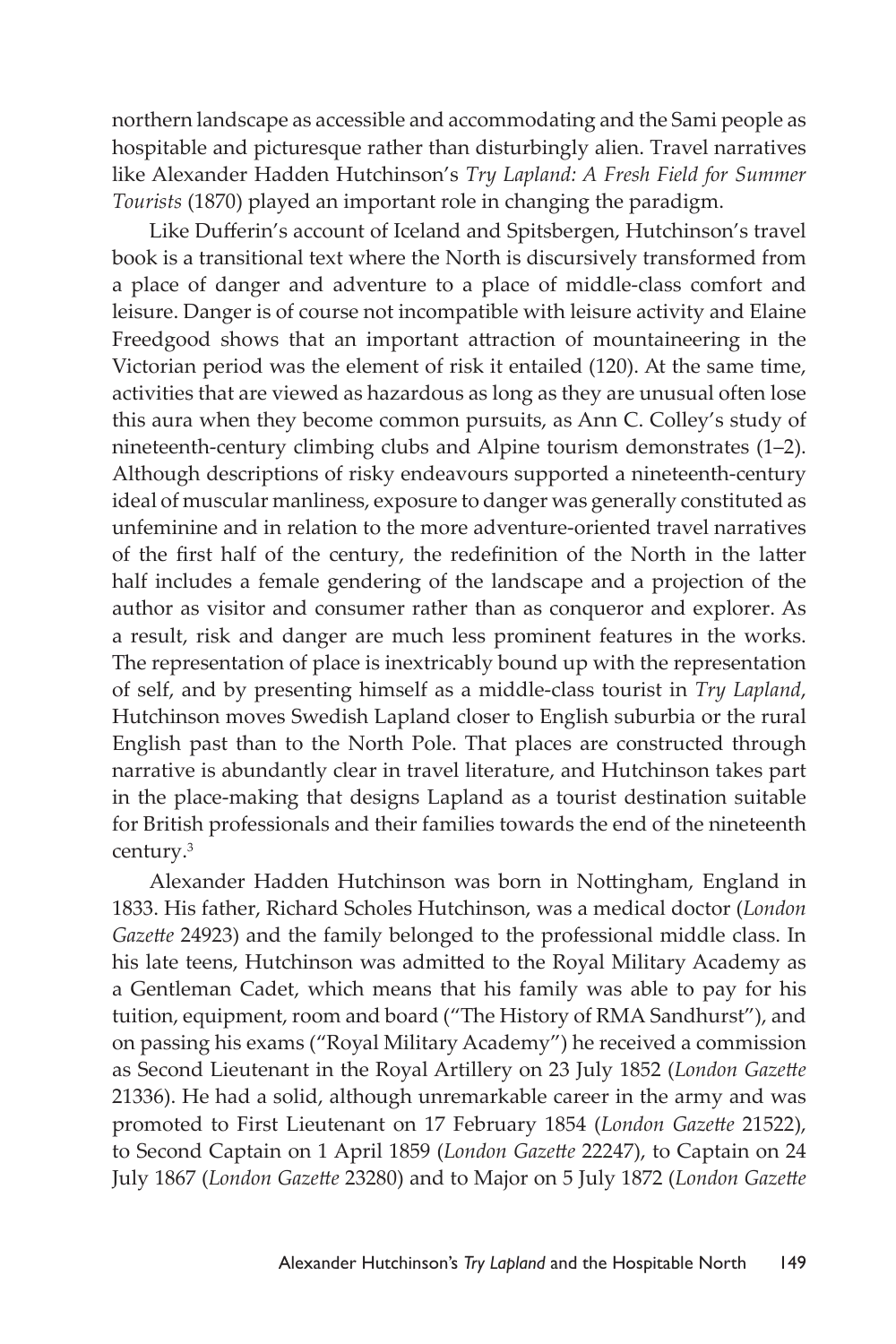23876). He seems not to have been engaged in active warfare, but served as a Subaltern Officer at the Royal Military Academy in Woolwich, Garrison Instructor at Aldershot ("Naval and Military News"), and Commander of the Artillery at Pembroke Dock, South Wales ("Ross"). In 1861 he was removed to the Supernumerary List (*London Gazette* 22613) and the same year he married Mary Elizabeth Johnston who later accompanied him on the trip to Lapland ("Births, Marriages, and Deaths"). After serving as Regimental Lieutenant-Colonel for five years, he was placed on half-pay 1 October 1882 (*London Gazette* 25150) and retired with the rank of Major-General the following month (*London Gazette* 25171). Sometime between 1870 and 1872 when his second travel book, *Try Cracow and the Carpathians*, was published, he became a Fellow of the Royal Geographic Society and a Fellow of the Geological Society of London. He is listed as a botanic collector in the Harvard University Herbaria database, and the book about Carpathia includes a list of the region's flora (*Try Cracow* 252). He addressed world politics and the situation in Galicia, Austria, and Russia in *The Next Battle-Field* (1871) and after his retirement he took an interest in local politics and was nominated to the Board of Improvement in Bournemouth ("Bournemouth April 3"). Although his own political inclinations cannot be determined, his brother was a Liberal MP ("Ross"). He was financially comfortable throughout his life as suggested by the fact that he was able to donate £5 in 1862 to the Lancashire Distress Fund, which was set up to aid victims of the economic depression caused by the cessation of cotton imports to Lancashire during the American Civil War ("The Lancashire Distress Fund"). Later in life, he possessed a considerable collection of art, antique books, china, and furniture, which was sold when he moved from his Bournemouth residence Owthorpe to Bath in 1899 ("Sale of the 'Owthorpe' Art Collection"). From Bath he moved to Ross-on-Wye, Wales, where he died in 1903 ("Ross"), leaving a comfortable fortune of more than £10,000 ("Here and There"). The facts about his life that can be gleaned from brief newspaper references indicate that he was a well-educated, uppermiddle-class gentleman with the social and scientific interests typical of the Victorian bourgeoisie, and sufficiently well off to pursue them.

In 1861, Hutchinson published a *Guide to the Army Competitive Examinations* with supplementary information material for applicants to Woolwich or Sandhurst. At least in his capacity as military instructor, he advocated moderation and religious observance, stating that "the age is now gone by when it was supposed that officers in the army lived only for pleasure and amusement, forgetting alike the God who made them and the Saviour who died for them" (*Guide* 8). He supported mission work and was engaged in religious and philanthropic activities ("Bournemouth Nov. 20";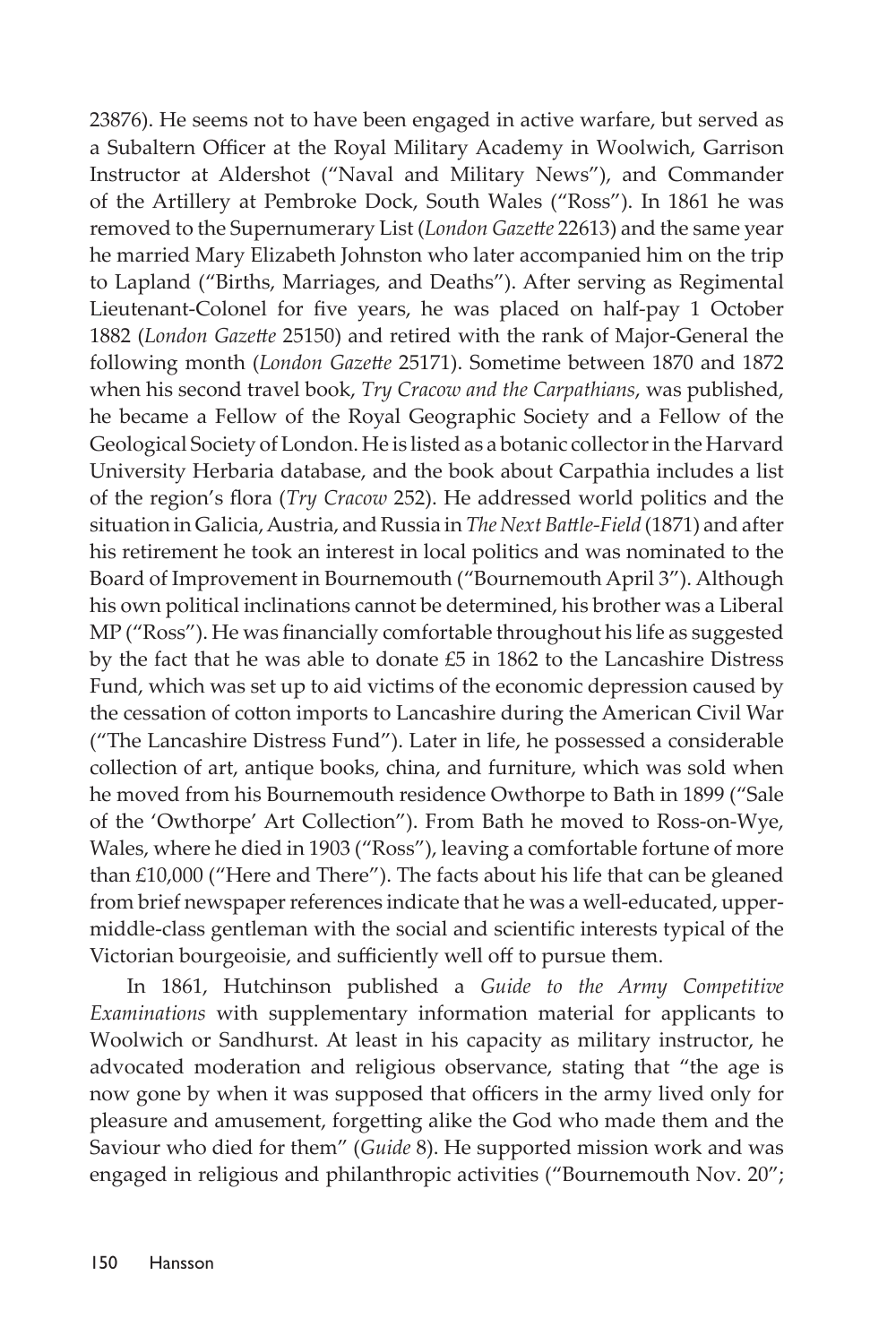"Ross"), and given these interests and attitudes, it seems logical that, as a tourist, he should avoid the European pleasure spots and look for quieter and more wholesome places to visit.

Hutchinson was one of many Victorian amateur travel writers and the literary quality of his work is average, "without the least pretence to literary adornment," according to one reviewer ("Current Literature"). Publishers were sensitive to changes in public taste, and whereas readers might have preferred romantic and exciting accounts before tourism became more widespread, there was a market for useful and usable travel accounts toward the end of the nineteenth century. Hutchinson's objective is thus not to provide an exciting or aesthetic reading experience, but to give practical information to future travellers. In the first chapter of *Try Lapland* he reproduces warnings from friends like "you'll be frozen to death in the Arctic Circle" (2), which indicates that the polar paradigm was still dominant in popular perceptions of northern Scandinavia. His depiction of Lapland as friendly and accommodating goes against such preconceptions and aims to dispel mental pictures that discourage prospective travellers. He was by no means alone in modifying the dangerous and exotic images of the North, and constructions of the area as an Arcadian alternative to industrialized centres in Europe are characteristic of travel writing about Scandinavia from the last decades of the nineteenth century. An increasing desire for nostalgic access to the disappearing past is of great importance for this discursive shift. In late-Victorian Britain, the rural cottage emerged as a symbol of vanishing rural origins (Austin 126–127) and, in a parallel development, the Scandinavian North began to be constructed as a place where this pastoral past could be retrieved by European city dwellers (Hansson 268). Travellers projected such nostalgic expectations onto destinations in Sweden and Norway and generally found what they wanted. However, as the examples in H. Arnold Barton's book about foreign travel to Scandinavia 1765–1815 suggests, the rural utopias are more likely to be located in the south of the countries while the northern parts remain uncivilized and remote. Similarly, as Peter Fjågesund and Ruth Symes show in their study of British representations of Norway in the nineteenth century, the southern parts of the country are commonly conceived of as picturesque whereas the Far North is often presented as awe-inspiring and sublime. In contrast to this general pattern, Hutchinson includes Lapland in his Arcadian construction, so that the old Sami settlement Kvikkjokk in northern Norrbotten, which is his ultimate destination, emerges as a nostalgically familiar rural village rather than as culturally alien.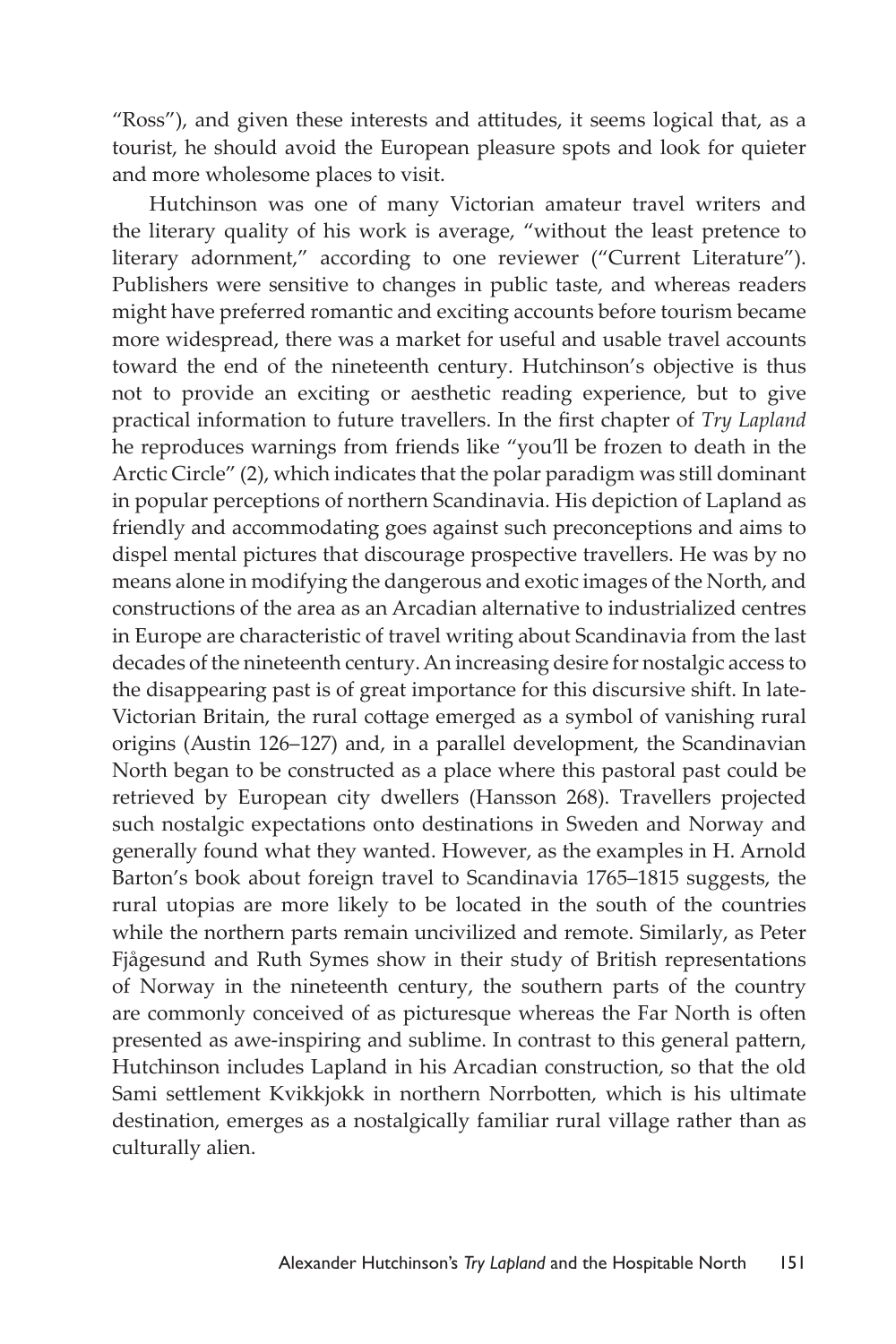The idea of what constitutes a comfortable—as opposed to a challenging—vacation spot has not changed remarkably from the beginning of tourism, and the middle-class, nineteenth-century leisure traveller hoped for more or less the same things that present-day charter tourists expect. The location should be new and fresh and offer either grandiose natural vistas or interesting cultural events. It should be relatively easy to reach so not too much valuable time has to be spent on transportation. The place should be exotic enough to justify a visit but not so foreign that it becomes threatening. There should be opportunities for relaxation, recreation, and new discoveries. It should preferably be inexpensive. It should be safe. The locals should be kind, hospitable, and service-minded. All these criteria are met by Swedish Lapland, according to Alexander Hutchinson's description of his and his wife's vacation in the summer of 1869:

> The difficulty of finding new ground for travel is increasing every year for those who, with but a limited time at their disposal, are yet tired of the beaten paths of Ramsgate or Scarborough, Switzerland or the Rhine, and pant after lands fresh and fair, of which they have never seen a photograph, where the gorgeous hotel with its elongated bills, and the pertinacious touter with his cringing greasy manners, are alike unknown. ... Some must have mountain air and scenery; some fishing; others shooting. Some must sketch, catch butterflies, or botanize; others collect eggs, or gather ferns. Besides, ladies may wish to be of the party! Well, you may add these together—plus the economy and cleanliness so dear to the English heart—and find the sum total in the land visited by the writer and his wife, during the months of June and July in 1869.  $(v-vi)$

It is clear that foreign tourism is well-established at the time of the Hutchinsons' Lapland trip. Not only the English resorts, but also Switzerland and the Rhine valley have lost their attraction and are characterized by outrageous prices and salesmen attempting to fleece the tourists. "We prefer the clear, bracing air of the North with its absence of night, to the short days and Swiss extortion of the South," Hutchinson states (2). Just like presentday travel agents introduce new destinations in their yearly catalogues, Hutchinson wishes to launch the as yet unspoiled region of Swedish Lapland and *Try Lapland: A Fresh Field for Summer Tourists* (1870) is a public relations piece as much as it is an account of the journey. Lapland, he argues, offers beautiful scenery, clean air, and low prices and is particularly suitable for women tourists. A contemporary review of the book summarizes its message: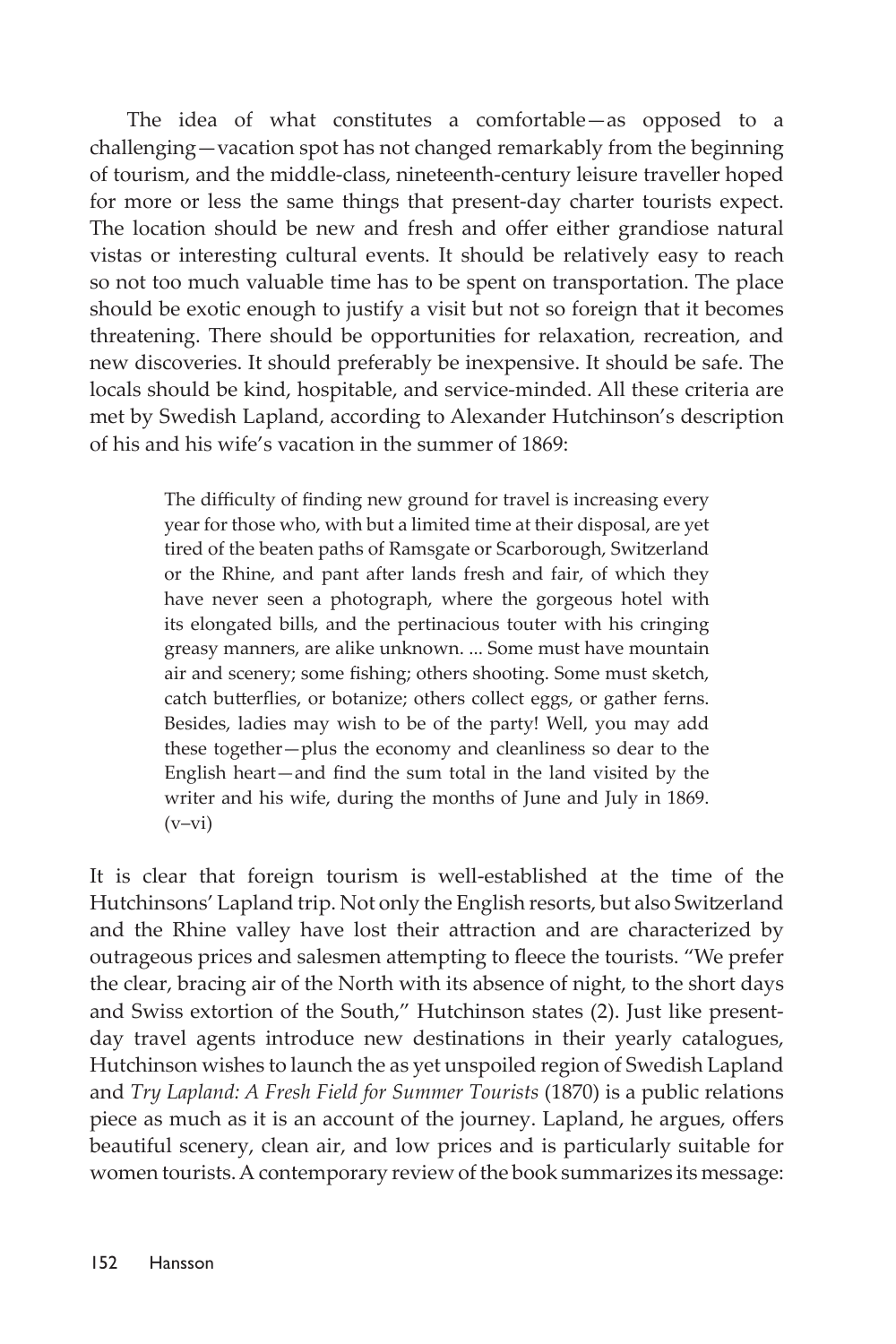"Absolute novelty without danger, and economy without discomfort" ("Seeing Lapland" 426).4

"Novelty without danger" is the key idea behind Hutchinson's placemaking, as opposed to the place created in Dillon's and Taylor's narratives, which is defined by danger and exoticism in spite of the fact that the reality of their experiences sometimes belied this image. Part of the difference between the Laplands depicted can of course be explained by the fact that Dillon and Taylor travelled in winter whereas Hutchinson visited the area in summer. Aside from being instances of place-making, the travelogues are, however, also "acts of self-making" (O'Neill 44), with the former writers projecting themselves as adventurers and heroes and the latter as a middleclass tourist. In Bayard Taylor's *Northern Travel* (1858), the initial picture of northern Sweden is consequently that it is an Arctic wilderness and after enduring the cold and the ice storms, he concludes that the region in winter is "the limbo of Death" (121). Rural idylls and provincial town life contradict this description and so the small towns along the Baltic coast are ignored in his account:

> There is nothing to say about these towns; they are mere villages, with less than a thousand inhabitants each, and no peculiar interest, either local or historical, attaching to any of them. We have slept in Luleå and Piteå and dined in Umeå—and further my journal saith not. (156)

Hutchinson pays considerably more attention to the small towns in the North. In his text, Luleå becomes a symbol of northern honesty, as a place where there is no need for a prison or a local police force since crime is virtually non-existent: "Thieving is an offence unheard of; and, on leaving your house, the door-key is hung on a peg outside, to show all comers that you are not at home. – I pause, to allow this wonderful fact to sink into the minds of my readers" (71). The description was quoted in several reviews of *Try Lapland* as one of the factors that made the region Edenic ("An Arctic Eden").

In contrast to Taylor who ignores the mundane, Hutchinson gives extensive coverage to the arts of eating and sleeping. Instead of focusing on the extraordinary, he makes the ordinary exotic by highlighting the differences between Swedish and English practices. Discussing Amelia B. Edwards' two volumes of travel writing about the Dolomites and the Nile, Patricia O'Neill notes that "travellers by definition do not identify with people of foreign lands, no matter how much pleasure or pain they experience by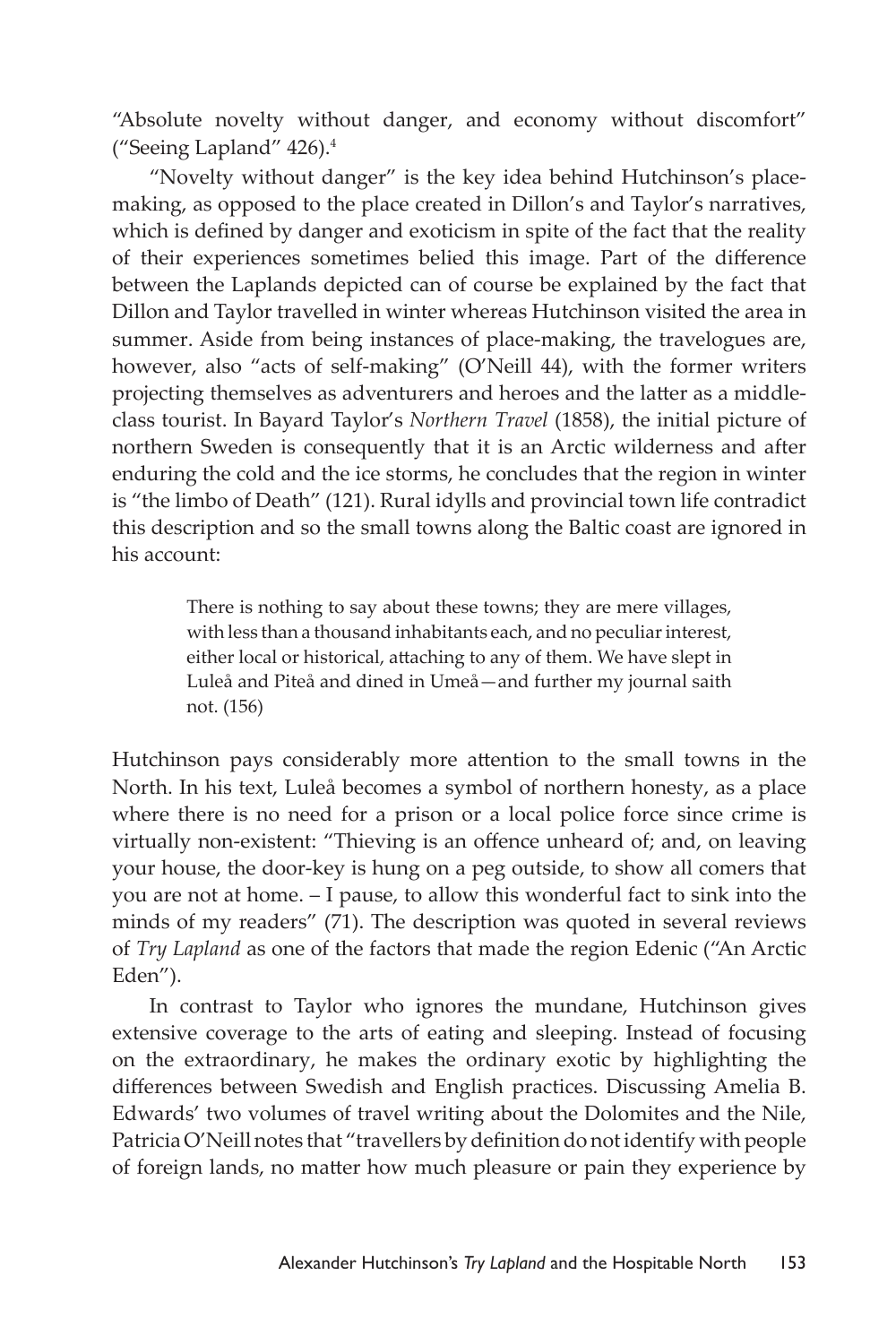temporarily adopting the dress, food, language, even customs and manners of the place they visit" (66). Identification would remove the difference that is the raison d'être of a travel narrative. The resistance to establish a sense of sameness not only appears in meetings with indigenous peoples, but also informs encounters with people and habits closer to the traveller's own class and culture. In Hutchinson's case, this principle seems to be at work when he devotes several pages to the custom of ruining the guests' appetites, as he sees it, by serving a smorgasbord before the main meal. In line with late-Victorian ideas of proper gendered behaviour, he finds it particularly strange to see women fetching their own buffet food instead of waiting to be served at table:

> It certainly does look odd to see a lady take a piece of bread with her fingers, lay it in the palm of the left hand, spread it with butter, and plaster on the top of this a raw split herring, and then away to the large table and sit down to breakfast or dinner, as the case may be. (43–44)

A similar distance characterizes his description of the extending sofa-bed, which, like most foreign beds "reaches the proper size in *width*, though considerably wanting in *length*" (41). The definition of what is proper, in the case of the bed as well as the meals, emanates from English norms, but Hutchinson's tone is neither as arrogant nor as condescending as in some more imperialist travel narratives. His objective in the text is not primarily to emphasize British superiority, although his belief in the latter remains unshaken throughout the narrative. Instead, his aim is to transform everyday experiences like eating and sleeping in Swedish inns into something foreign and exotic.

The theory of travel literature is to a great extent informed by Anglo-American investigations into writing about the former British colonies. As a result, it has become axiomatic that the travel text is an imperialist narrative that expresses the traveller's right to claim the travel destination as a provisional colony. According to Helen Gilbert and Anna Johnston it has become impossible to discuss the history of travel without including the history of the various colonizing projects of the Western modern era (1). A problem with the focus on British historical experience is that the concept of imperialism has become synonymous with the kind of exploitation, oppression, and cultural domination that took place in Victoria's empire. There is no doubt that many nineteenth-century travellers show profound contempt for the local inhabitants of the places they visit and bolster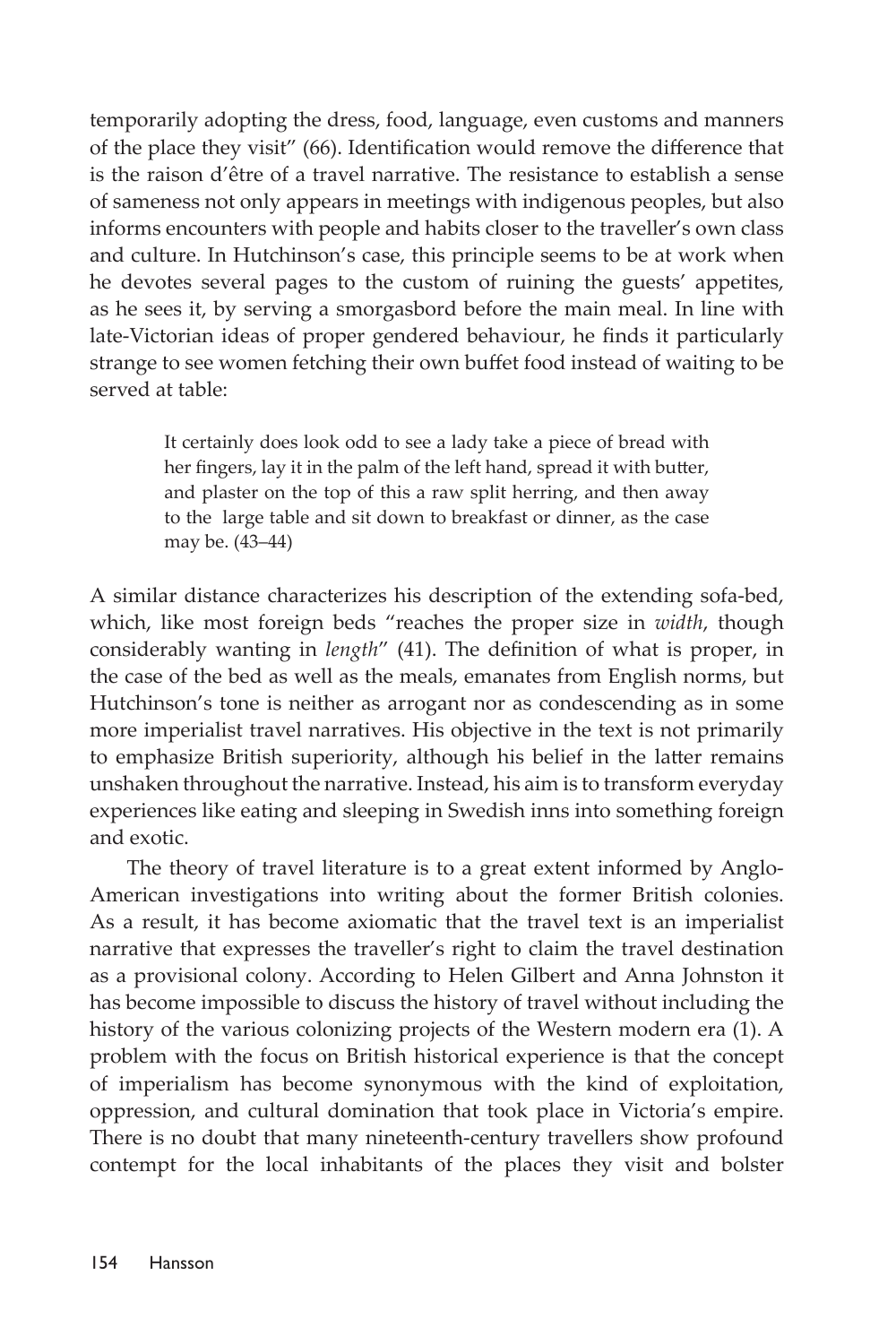imperialist attitudes by creating and maintaining stereotypical notions of other cultures. Touristic consumption of sights and souvenirs, moreover, can in many ways be compared to the ruthless exploitation of natural and cultural resources that took place around the British Empire. Even so, an interpretation paradigm based on colonial conditions is not automatically applicable to travel writing generally. An English tourist in Africa or India could find support for his or her complacence in the colonial administration, but would not have a comparable position of power in one of the sovereign states of Europe. An important argument in Susan Morgan's study of Victorian women's writing about Southeast Asia is that the political relationships between the travel destination and the traveller's country of origin may be as important as gender, class, nationality, or other features of the writer's identity in shaping the final work (Morgan 1–30). Against this background, Hutchinson's positive representation of Swedish Lapland may be traced to the fact that Great Britain and Sweden were sovereign states with a relationship based on neither power nor dependence, as well as to Hutchinson's middle-class background and the objectives he intends to achieve.

Hutchinson's annoyed comments on hawking and extortionate price levels in Switzerland indicate that not only the tourist destination but also the tourist is, to some extent, the target of exploitation. One of the most positive aspects of Lapland, in his view, is therefore that the people of the area have not yet learned how to cash in on the visitors' needs. Mary Louise Pratt uses the concept "contact zone" to describe the real or imagined area where visitors and locals, colonizers and colonized, interact and establish some kind of—usually unequal—relationship (6). The character of the contact zone is chaotic, however, and the power structure is not static. Although the travellers make use of and exploit human, natural, and cultural resources in the places they visit, they are themselves exploited for the benefit of the local economy, as Hutchinson's complaints about Swiss street vendors demonstrate.

Travel literature contains numerous examples of visitors' patronizing and contemptuous attitudes towards local inhabitants, but the tourist also entirely depends on the goodwill and knowledge of, for example, local guides and interpreters. A further example of the instability of the power relationship is when local inhabitants transform visitors' interest in their lifestyle to a source of income. In a study of nineteenth-century Niagara Falls tourism, Karen Dubinsky relates how Native North Americans presented themselves as a kind of spectacle for white, middle-class sightseers through the staging of various "Indian events" in the 1870s and 1880s (256). A parallel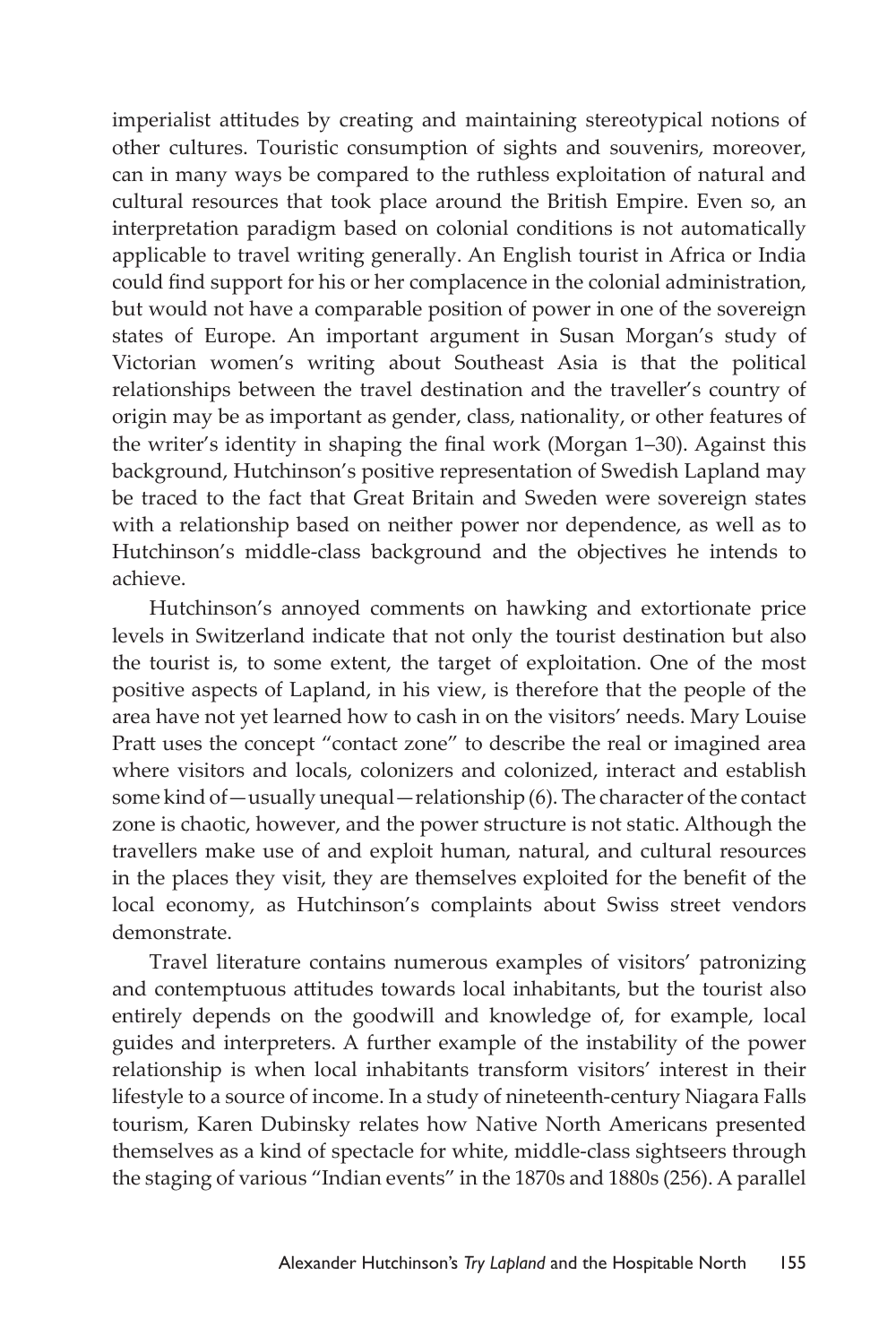in northern Scandinavia was the marketing of Kautokeino as a village where the tourist might come across "real Sami" people.

The conflict between the assimilationist ideals that lie behind the travellers' expressions of condescension and their wish to meet "genuine" indigenous people can frequently be seen in travel literature. Bayard Taylor's description of the no-longer-pagan Sami he meets in Kautokeino is a particularly clear example of this clash as well as of the paradigm that places indigenous people somewhere on the scale between human beings and objects of curiosity:

> Their conversion has destroyed what little of barbaric poetry there might have been in their composition, and, instead of chanting to the spirits of the winds, and clouds, and mountains, they have become furious ranters, who frequently claim to be possessed by the Holy Ghost. As human beings, the change, incomplete as it is, is nevertheless to their endless profit; but as objects of interest to the traveller, it has been to their detriment. It would be far more picturesque to describe a sabaoth of Lapland witches than a prayermeeting of shouting converts, yet no friend of his race could help rejoicing to see the latter substituted for the former. In proportion, therefore, as the Lapps have become enlightened (like all other savage tribes), they have become less interesting. (115–16)

It is no question that such actual or wished-for transformations of a living culture to a commodity is a variety of colonial oppression. At the same time, the Sami, like the Native American tribes around Niagara Falls, could profit from the tourists' desire for "authentic" experiences by offering them fake displays. Susanna Henrietta Kent's travelogue *Within the Arctic Circle* (1877), for example, contains a description of how the Sami people in a nomad village near Tromsø, in northern Norway, turn the tourists' curiosity into profit by showing their reindeer and admitting visitors into their camp for payment. Although Kent is sublimely uninterested in the fact that the camp is a home, not a tourist attraction, the Sami are not solely innocent victims of the colonialist attitude she represents, but also active developers of a local tourist business that exploits such attitudes.<sup>5</sup>

Despite professed desires for authentic experiences, however, insufficient adaptation to the demands of the tourist industry is sometimes cause for annoyance, as when Cutliffe Hyne expresses his irritation that important landmarks like the Arctic Circle are not signposted: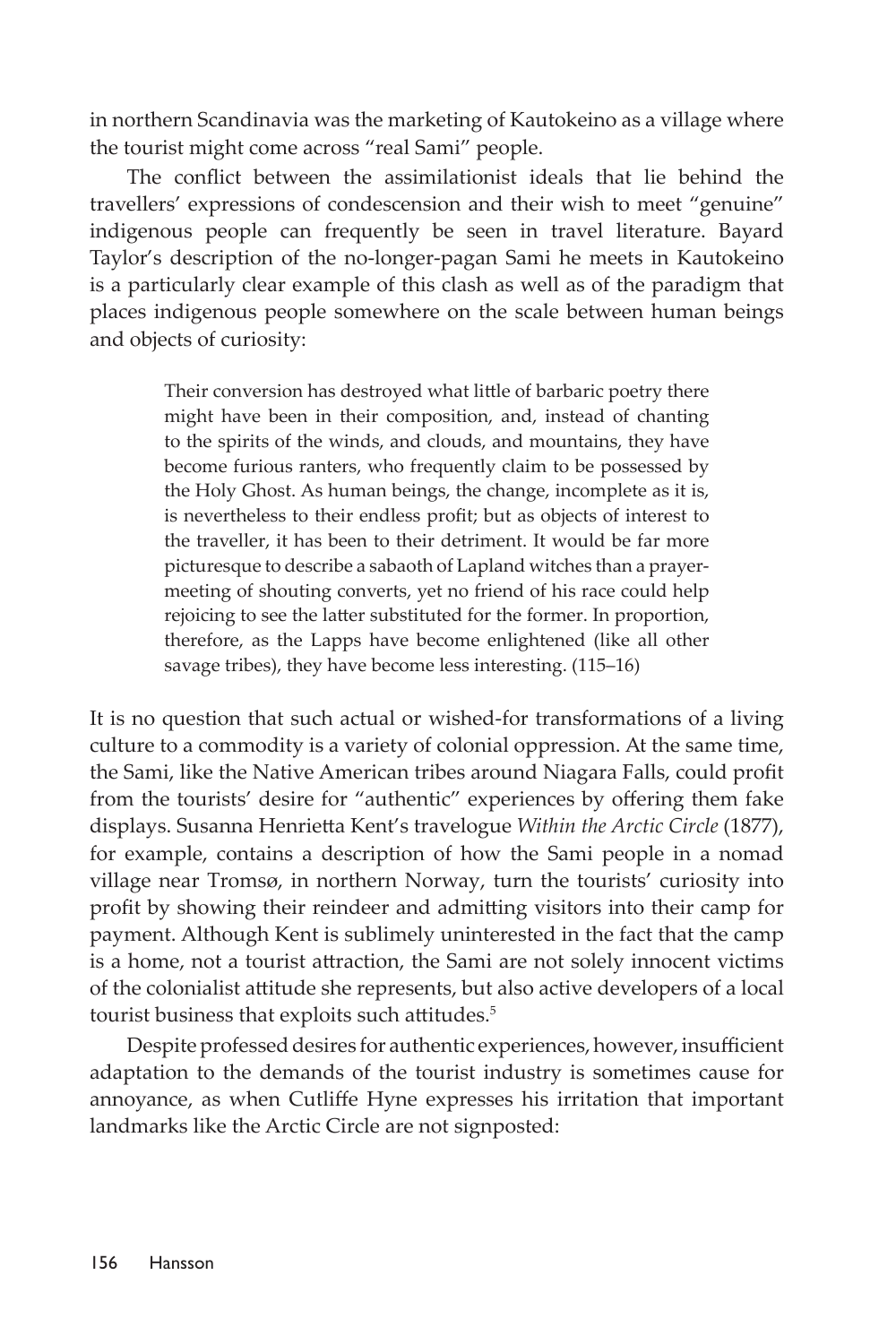On this stage we were due to recross that imaginary boundary, the Arctic Circle, and come once more into that Temperate Zone which was our more native atmosphere, and we were on the keen lookout for some official recognition of its whereabouts. I do not quite know what we expected to see—a cairn or a wooden notice would have satisfied us—but the absence of any mark whatever jarred upon us. That a country which could mark off the kilometres on its roads with fine red posts, should ignore a geographical acquisition like the Arctic Circle, seemed a piece of unappreciative barbarism. (271)

Although the comment is slightly tongue-in-cheek, the comparison of the milestones, which were of practical use to people who lived and worked in the area, with the equivalent of an Arctic Circle Visitor Centre reveals the same expectations as when Kent fails to realize that the Tromsø Sami campsite is primarily a home place: the visitors' desires are paramount and the everyday needs of local inhabitants go unnoticed. Yet these patronizing demands form the basis for businesses catering to the visitors' requirements. Even though travel writers often express contempt or compassion for local people who offer various services, and fail to see them as human beings with their own lives to lead, the travellers' very visit to the place is what enables the development of a service industry. The widely accepted notion that travel writing is an imperialistically marked genre does not necessarily mean that the trip described was an unambiguous instance of imperialism in practice. The service and experience industry constitutes an area where power relations fluctuate. Further, although travel literature is to a great extent a genre describing exotic otherness, Hutchinson acknowledges that he and his wife also constitute a spectacle for the local inhabitants: the Sami people in Kvikkjokk are "as much astonished and amused" with the Hutchinsons as the English visitors are with them (134).<sup>6</sup> En route to Jokkmokk, the main talking point as soon as their boat approaches another is the Englishman and all his equipment (86). The settlers in Naivi are so determined not to miss a single aspect of the English couple's visit that they even attend Mrs. Hutchinson when she brushes her teeth (160).<sup>7</sup> Before setting out on his homeward journey, Hutchinson auctions off some of his equipment in Luleå and thus becomes a supplier of English souvenirs to the northerners (171). The local inhabitants may lack a voice in the text, but examples like these reveal that the English couple do not only consume what Lapland has to offer but are themselves objects of consumption.

The way foreign peoples are depicted is influenced by the fact that travel literature is a genre on the border between fact and fiction. The authors'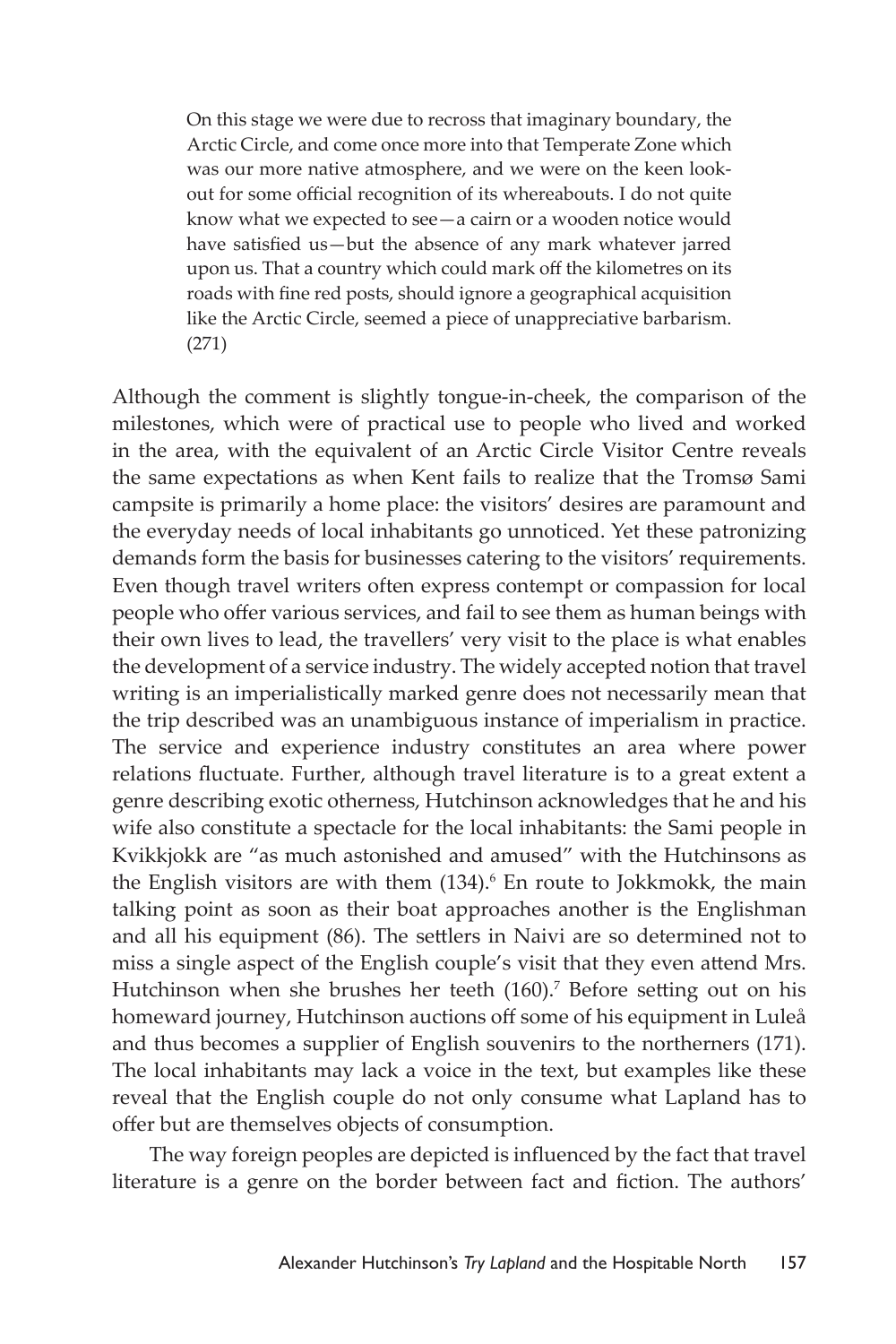intentions, as well as the authorial positions they adopt, greatly determine their descriptions of local inhabitants. Some writers position themselves as ethnologists or anthropologists and make scientific or semi-scientific claims, not infrequently based on thoughts derived from nineteenth-century racial biology. Writers who project an image of themselves as nature lovers are more aesthetically inclined and rarely interested in the living conditions of local people. The same is true for many works by scientifically oriented travellers like geologists or biologists, or for accounts by hunting and fishing visitors where the reader is frequently left with the impression that there are no indigenous people at all in the area. The informative writer may focus on history or current social affairs, but refrain from portraying actual people. The enthusiast, on the other hand, will often emphasize positive features like honesty, helpfulness, and approachability in the locals. All these writing positions can sometimes appear in the same work and a mix of attitudes is common. In Hutchinson's case, favourable depictions of the inhabitants of northern Sweden dominate. The myth about friendly northern people is a vital element of the place he constructs and the PR discourse to which his text contributes.

Hutchinson's sympathetic approach does not mean that he is nonjudgmental or more broad-minded than his countrymen, however. Like many middle-class travellers, he is convinced of the superiority of his own culture, and even though he takes note of the striking lack of fog and coal dust on the other side of the English Channel, he persists in the opinion that the English climate is more conducive to work:

> our climate is the best for work; and though it may be asked whether we are really the happier for all our energy and labour under the sun, and whether the people abroad do not appear more tractable, better-behaved, better clothed and fed, than the same class in England, no one would wish our English youths to give up their spirit and activity for the idle lounging-about pleasures of the continent. (8–9)

The advantages of life on the continent fall short in comparison with the English work ethic and Hutchinson shows no inclination to broaden his outlook. His positive evaluation of the people in northern Sweden is consequently based on his belief that they can be made to fit the English norms he applies.

Nevertheless, the North is not expected to live up to English standards culturally or socially and the Hutchinson couple do not anticipate any features of advanced civilization. Before setting out on their trip, they buy a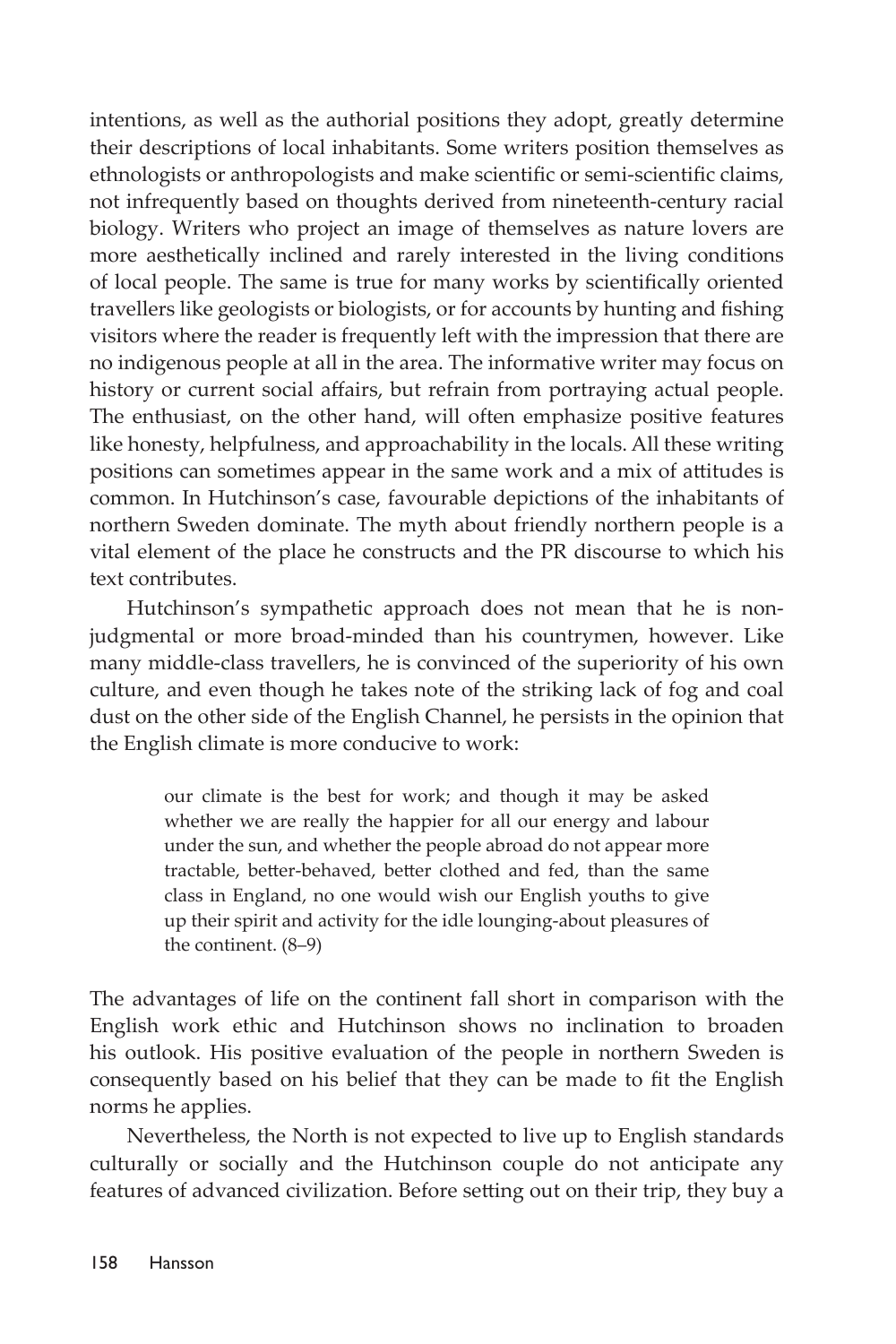stock of cheap trinkets and rubber toys "with which to amuse the natives" (5) and they also include a travelling bath in their luggage. On arrival in the capital city Stockholm, they plan to purchase a number of Sami-language Bibles to give to people in Lapland: "English travellers little know how much God's word is valued in those lands where there is no facility of purchasing it, or how few of the people whom they meet with every day have ever had a copy in their hands!" Hutchinson explains (52). The Bible may not have been found in every household in nineteenth-century Sweden, but several religious revivals spread through the country around the middle of the century, and Bible reading was by no means as rare as he imagined. Knowing little about the actual situation, however, the couple expect to find undeveloped culture and naïve, albeit kindly, savages in the North. Spotting bricks, machinery, velvet-covered furniture, perambulators, and a bicycle in the cargo of the steamship they board in Stockholm, they react with disappointment and hope the goods will be unloaded before they reach their destination: "We did hope to have left such civilisation behind us when we neared the Arctic circle" (57). A similar reaction is recounted in Bayard Taylor's travelogue about northern Norway: "Pianos in Lapland, Parisian dresses among the Lofodens, billiard-tables in Hammerfest—whither shall we turn to find the romance of the North!" (249). Contempt for the perceived lack of civilization, combined with a lament for the advance of civilization, is commonly found in travel literature. Whereas the condescending attitudes have nothing to recommend them, the desire for unspoiled environments may seem quite positive in the light of present-day ambitions concerning nature preservation and eco-friendly development strategies. Hutchinson's and other travellers' construction of a northern Arcadia, however, allows the region no potential for progress, and as an unspoiled tourist destination, the North primarily becomes a commodity for metropolitan benefit.

The conflict between the tourists' wish for authenticity and their service requirements sometimes becomes blatant. On the one hand, Hutchinson wants a primitive Lapland free from bicycles and fine furniture, on the other hand he wants to be able to travel north by steamship and stay in comfortable hotels. One way to solve this conflict is to imagine separate spheres for visitors and local inhabitants. In Hutchinson's text, people are placed into three different groups: his own group, that is, the generally superior tourist/ consumer; the group offering services; and the group mainly functioning as tourist attraction. The middle, service-providing group can then have access to and offer modern comforts whereas the indigenous population is expected to be free of such signs of civilization. Problems occur when the categories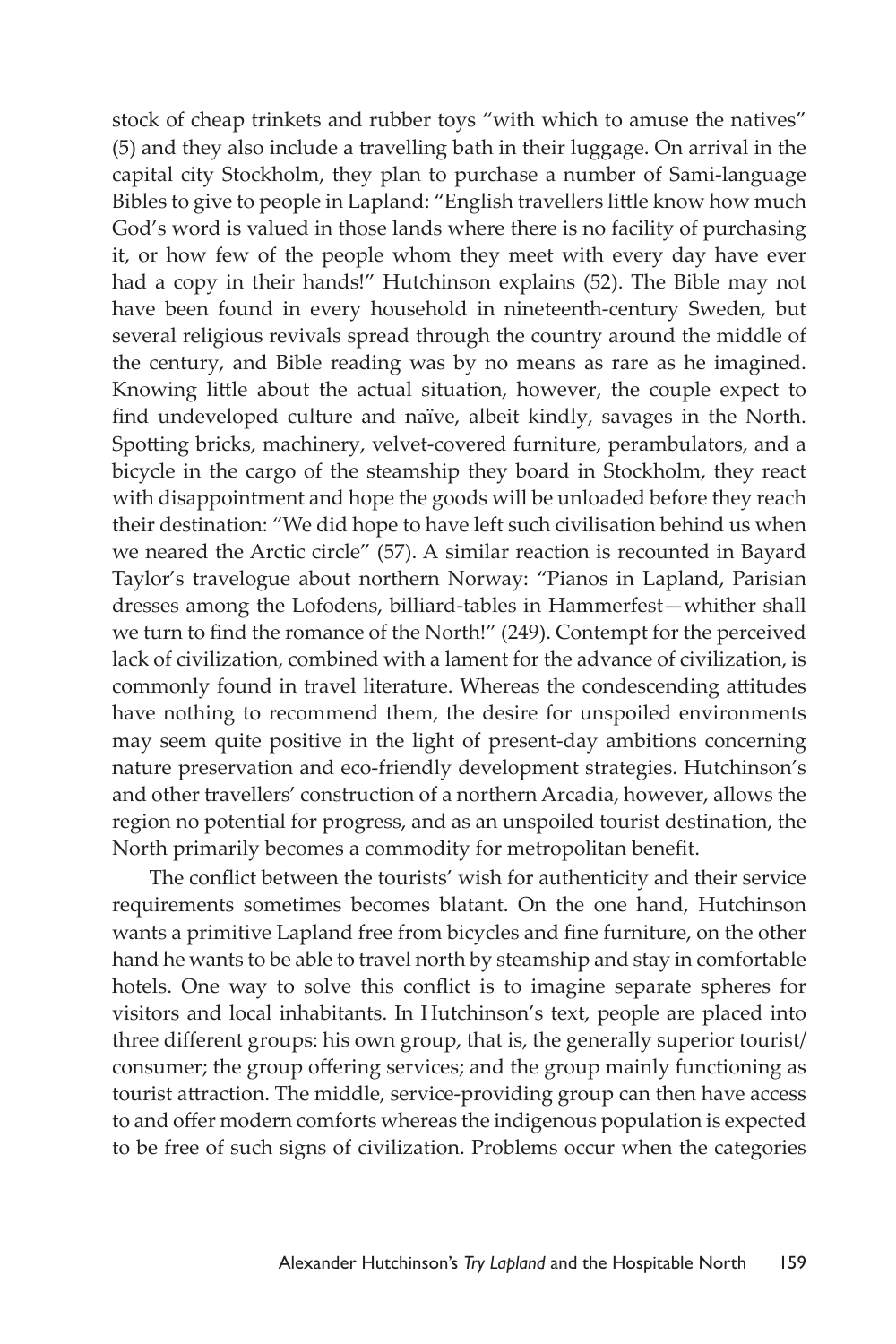cannot be kept separate and people Hutchinson has consigned to one group appear in another.

The goal for the couple's journey is Kvikkjokk, in the mountain range between Sweden and Norway, and Hutchinson stresses that as far as is known, no "foreign lady" had yet attempted the trip (75). His wife's presence on the journey and in the text is a vital contribution to his place-making and qualifies the dominant, masculinized discourse by indicating that it is perfectly possible to achieve reasonable comfort in the North. This partial feminization of the region does not entail any identification with the locals, however, nor is Mrs. Hutchinson's Victorian femininity destabilized. A young girl drives the couple in a cart and, to the astonishment of her passengers, she seems completely unperturbed by the bumps and twists in the road (79–80). Like the princess in H. C. Andersen's story "The Princess and the Pea," whose royal nature is proved when her sensitive skin prevents her from sleeping with a pea under her mattresses, the Hutchinsons demonstrate their higher level of civilization by suffering greatly from the bumpy ride. While earlier travellers like Taylor and Dillon were anxious to show themselves physically equal to or even hardier and stronger than the people they encountered, Hutchinson preserves his and his wife's middle-class respectability by drawing attention to their difference from the coach driver, and emphasizing their difficulty to endure the ordeal. Nevertheless, the description of the Hutchinsons' coach journey falls within the tourist paradigm whereas Taylor's and Dillon's accounts belong to an exploration paradigm which makes the North inaccessible to any but the most adventurous traveller.

The couple stay overnight in the small village of Edefors, roughly 85 kilometres northwest of Luleå, where their hosts give up their own sleeping chamber and produce the best meal they can for their guests (83).<sup>8</sup> Service is excellent in North, Hutchinson proclaims, not least because the tourists pay more than the locals could otherwise earn:

> I may as well state here, that your orders are always sure to be punctually attended to—your pay so far exceeding anything they can otherwise earn, that they are only too happy to oblige you. We gave our hospitable land-lady 4*s*. 4*d*. for our bed, breakfast, and tea; which is in Lapland the outside charge, and with which they are always more than satisfied; in fact, we received nothing but civility and kindness from all the Swedish settlers of whose services we made use. This is much to their credit, as we were often twenty miles away from any house but their own, and entirely in their power. (85)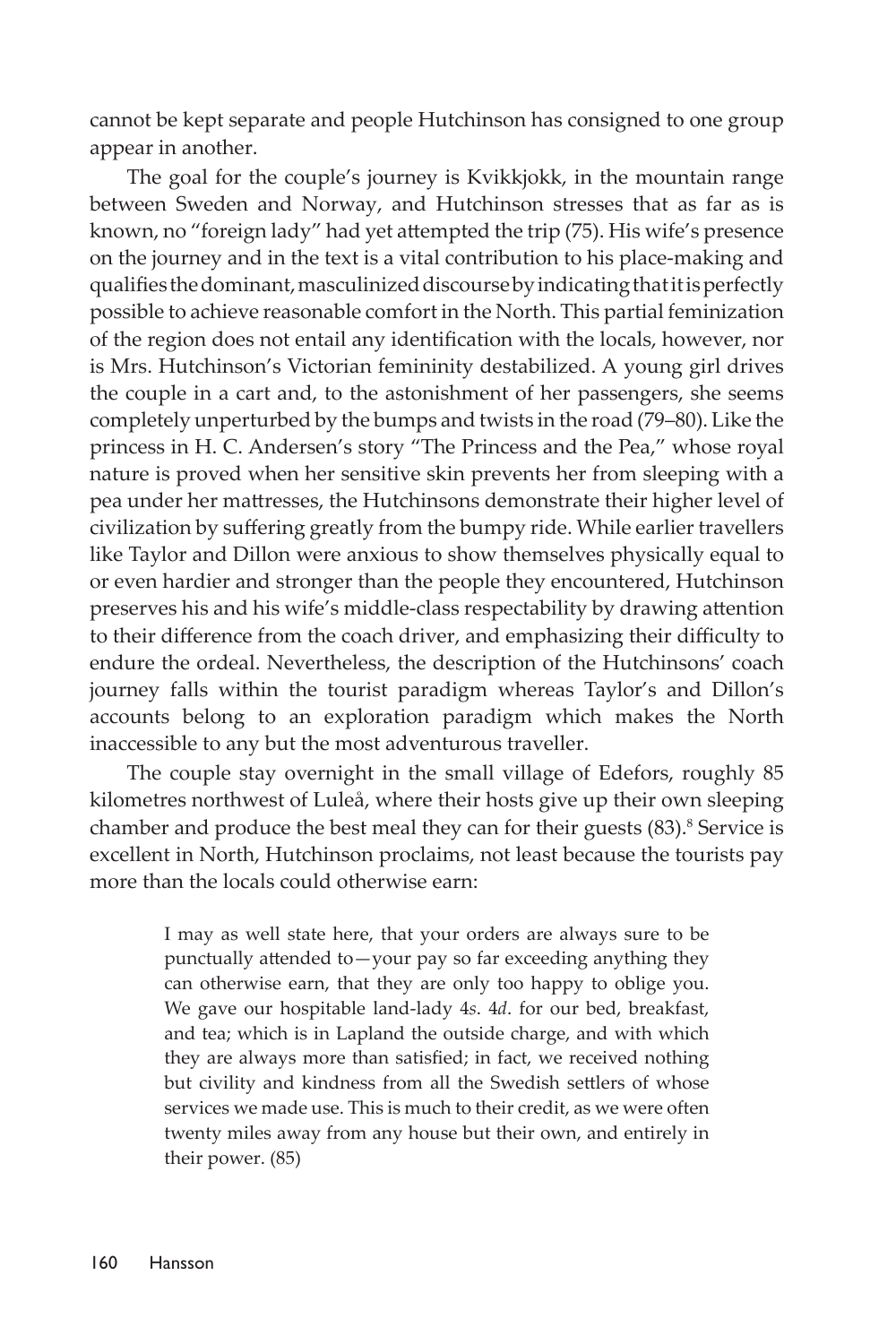Even though the tourists depend completely on the goodwill of the inhabitants, the people in Lapland have not become corrupt. In Norway, which was already well-established as a travel destination at the time, English travellers are termed "wild geese": they arrive in the summer, are plucked, and then fly away again, Hutchinson comments (76). This mercenary mentality is absent in Swedish Lapland. According to Hutchinson, the bearers who struggled with their heavy luggage on the road to Jokkmokk were grateful for their moderate pay, in contrast to the porter who carried a considerably lighter burden a short way in Dover but considered himself ill-used at receiving the same sum (102). The implied conclusion is that greed is still unknown to the northerners.

In Jokkmokk the couple see their "first real Lapp," an older man dressed in reindeer garments. There is no interaction, and the Sami man becomes a tourist attraction in the same way as when the Niagara tourists spot their "first Indian" (Dubinsky 255). A later visit to a Sami hut is however depicted far more negatively:

> In the dirtiest room we had yet met with, stood a still dirtier old woman, making coffee. Her husband, an old man of seventy, sat on one side, while a hideous deformed little Lapp (whether man or woman it was difficult to say), squatted on the floor on the other, in full costume, consisting of high-peaked, blue cloth cap and reindeer-skin dress, ornamented with beads and spangles. Her face was brown as a berry, long lanky black hair streamed down her cheeks, and, staring at you with the wickedest little bead-black eyes, she begged for "Penge" (money). (118)

Karen Dubinsky characterizes such first meetings with the locals as instances of "racial panic" (256). Whether the travellers react with disgust, compassion, romanticizing admiration, or contempt, the encounter threatens to dissolve the boundaries of the civilized, European self. The most common strategy to contain this threat is to master the foreign by objectifying it. The Sami in Hutchinson's account is hideous, of indeterminate gender, and filthy habits. He or she becomes a symbol of difference, and proof that the refined lifestyle the tourist will eventually return to is, after all, preferable to life in the unspoiled North.

As neither picturesque nor service-oriented, the people in the hut cannot be placed in either of the categories Hutchinson establishes for locals, and thus there is nothing positive to say about them. The next Sami person Hutchinson encounters, however, is eminently willing to offer her services,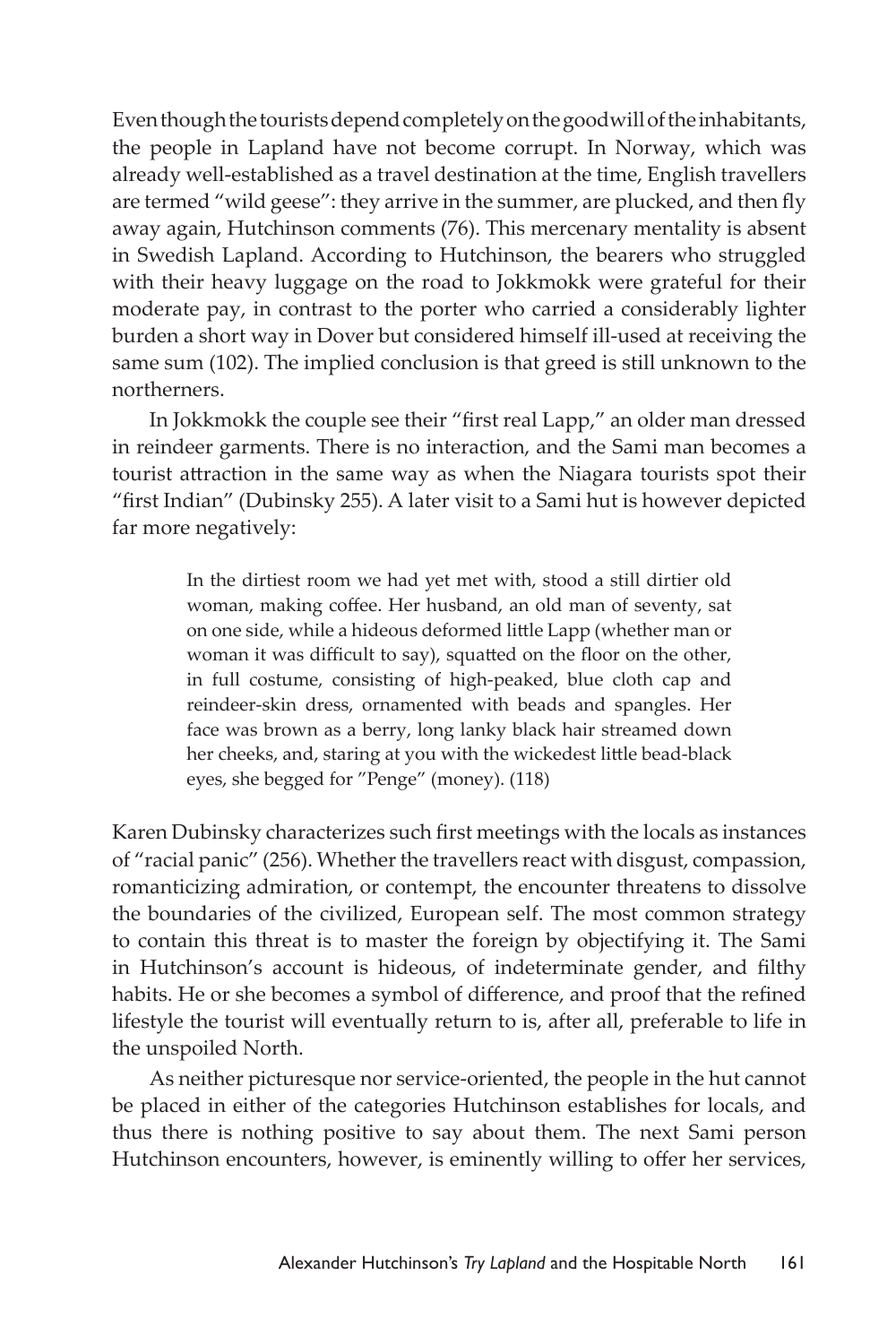and as a result her otherness and witch-like appearance do not produce the disgust and distancing of the earlier experience:

> Our hostess, such a funny, goodnatured creature, was most active in our behalf. Puffing and blowing at every step, she nearly worked her legs off trotting about to prepare us something to eat and otherwise make us comfortable.

> She was not more than four feet high, and looked like a little witch as she bustled about the room, hunting up all her possessions for our use. ... The little Lapp succeeded in giving us quite an excellent repast. (122–23)

There is no suggestion that Hutchinson is interested in the culture or living conditions of the Sami. His evaluations are based on the level of service they can provide, and the Sami people he can see from a distance who have nothing to offer except as spectacle are described in either racist or romantic terms: as "the ugly, pigmy" people he can see from his window in Kvikkjokk (131), as the zoomorphized "brace of little Lapps" watching his fishing expeditions (153), or as the "nice little couple" he meets in the village (135). The romantic descriptions make the strongest impressions on most of the reviewers of *Try Lapland*, and one of them comments that Kvikkjokk has to be the original setting of "Snow White and the Seven Dwarfs": "Here is no savage human life, to fill one with a mournful disgust, no strife, no cruelty, but a mild and gentle people—civil, harmless, laborious—to whom crime and violence are unknown—innocent and primitive, friendly and respectful" ("Seeing Lapland" 429). Continuing in a similar vein, the reviewer interprets Hutchinson's Lapland as an enchanting Lilliput, where potatoes are the size of walnuts, lamb steaks are no bigger than larks, and a calf is the size of a cat, focusing on the charming fairytale-like qualities of the miniature vegetables and animals instead of the challenges faced by northern agriculture (429). The reduction of Lapland to a fairyland has the same effect as Hutchinson's construction of an unspoiled Arcadia in that it resists and denies the idea of modern development in the region.

Hutchinson and his wife stay in Kvikkjokk for two weeks and declare themselves pleased with everything they have experienced—their hospitable host and his family, the kindly Sami people, and the settlers in the area. The book is concluded by an extended repetition of the title's slogan: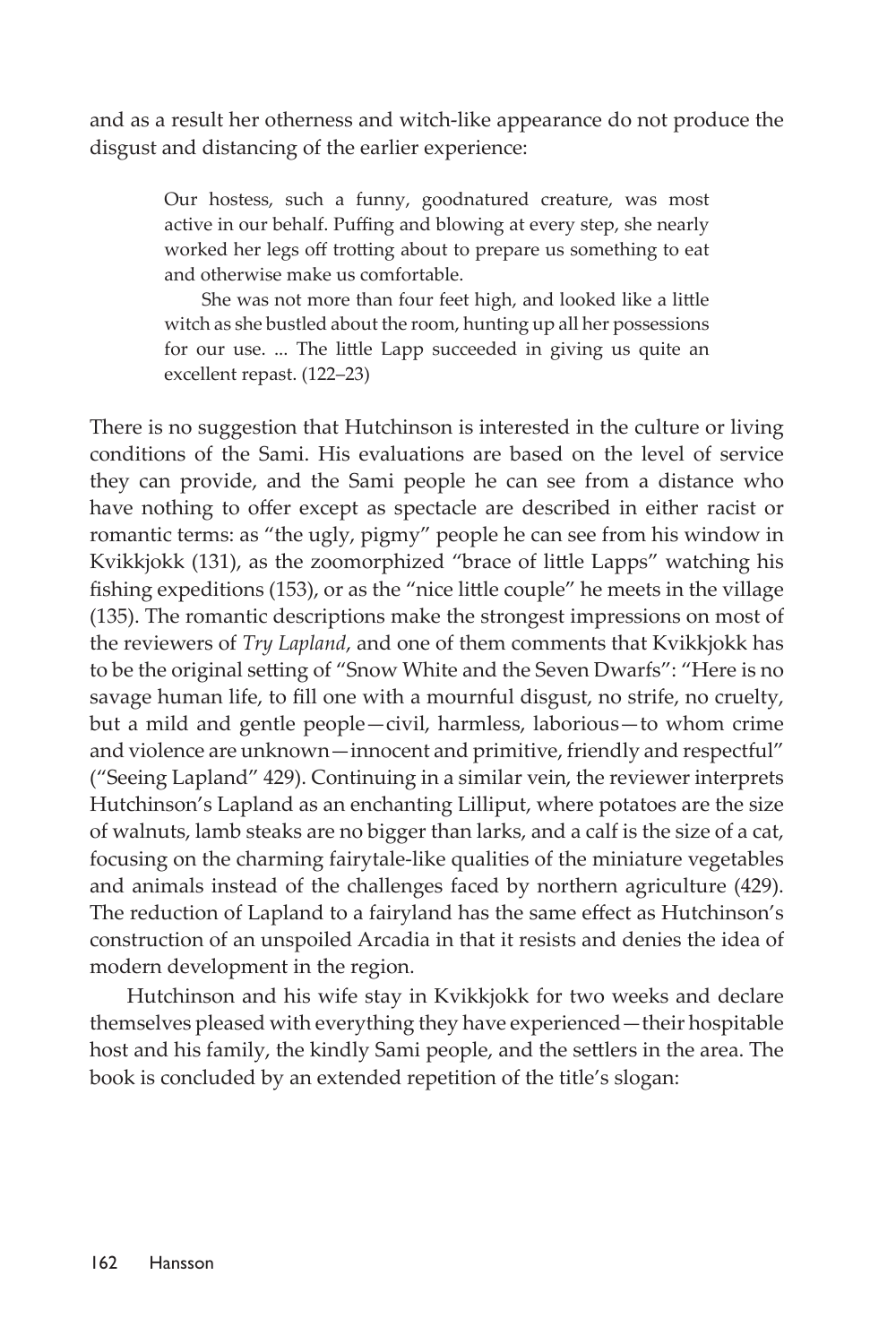Never had we spent a more thoroughly enjoyable time. Health and spirits were recruited and invigorated; and though our pockets were lighter by £100, we shall always look back with satisfaction and delight on our Arctic trip, and remember with gratitude the advice given to us (which we now give to others), "Try Lapland for your summer holiday!" (228)

A common feature of travelogues is that the traveller represents him- or herself as alone in the landscape, in accordance with the exploration paradigm. This is true, for example, of a great deal of Bayard Taylor's account of northern Sweden. It is, after all, an important sales point that the text describes something new and unknown. Hutchinson shows some awareness of this need for newsworthiness when he emphasizes that few travellers and no foreign woman have visited Kvikkjokk or when he refers to the northern forest as a sensation no Murray or Bædeker have described and no photographer captured (98).<sup>9</sup> More than many other travel writers, however, he places his account in the contact zone. In his Lapland there are people who can fulfill roles both as exotic attractions and well-behaved servants. It is definitely no equal relationship, and his interest in the everyday life of the people is non-existent. The access to decent comforts and the willingness of the locals to accept his superiority as a consumer of goods and services lie behind his favourable depiction of the people in the region. It is worth going to Lapland because there, the people generally act in accordance with the principle that the customer is always right. Hutchinson's travelogue is good PR and succeeds in persuading at least one other visitor to go North: "the reading of a book called 'Try Lapland'" convinced W. D. Knight in 1873 to undertake the journey he later described in his book *The Mosquito Country* (Knight 2). A complex, balanced, and realistic account of Lapland and its people may not have achieved the same result. The place Hutchinson constructs has the necessary features to make a foreign visitor feel welcome, but really has very little content in its own right. Unlike representations of foreign otherness that maintain a European metropolitan identity by serving as its ugly opposite, Hutchinson's place-making functions as a nostalgic reflection of his middle-class self. The new experience he recommends to his readers is the opportunity to go abroad without being threatened by the unfamiliar.

#### **Author**

**Heidi Hansson** is Professor of English literature at Umeå University, Sweden.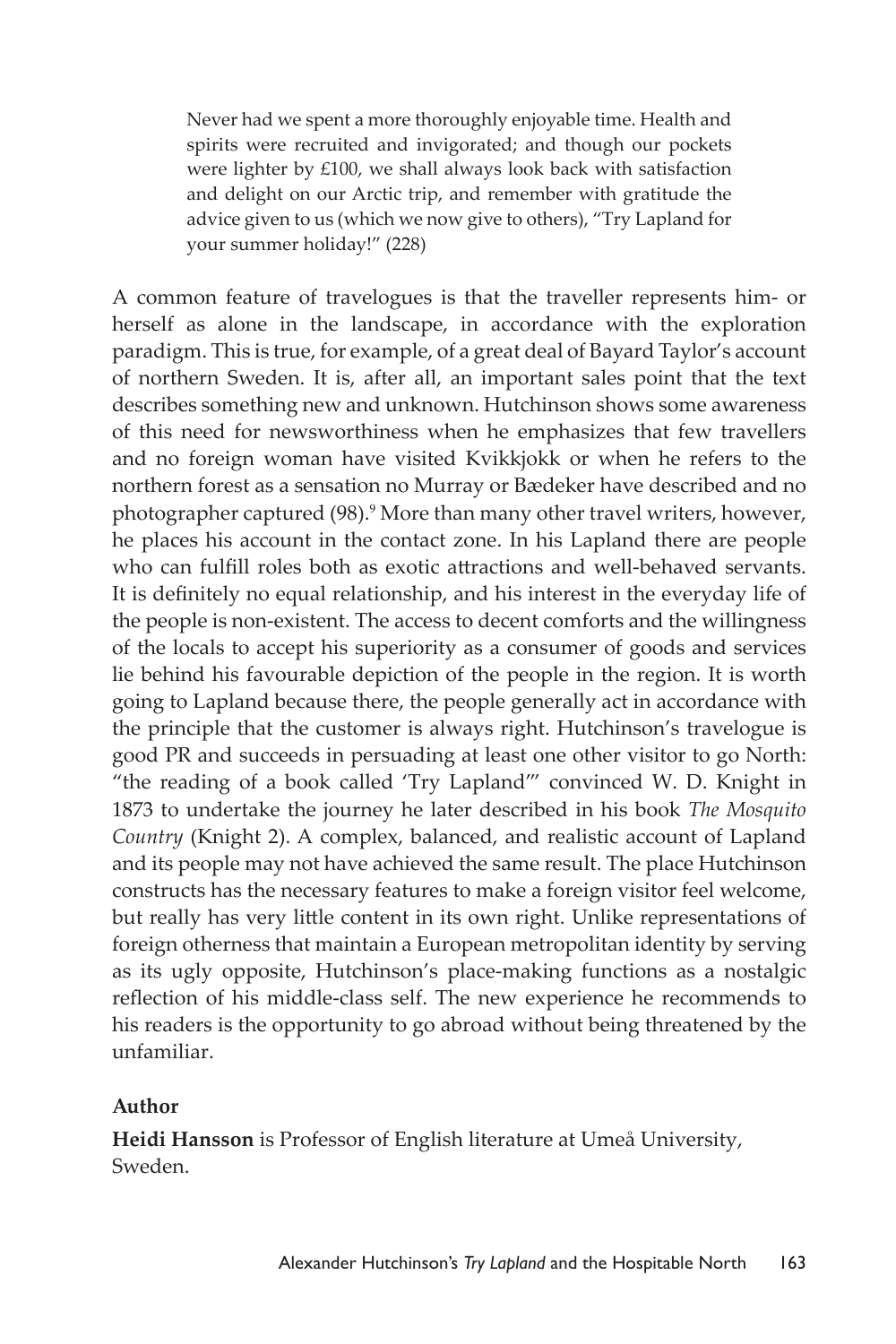#### **Notes**

- 1. See Heidi Hansson, "Bayard Taylor and the Genders of the North," *Edda* 1 (2006): 18–33 for a discussion of northern Scandinavia as masculinized space.
- 2. See Heidi Hansson, "The Gentleman's North: Lord Dufferin and the Beginnings of Arctic Tourism," *Studies in Travel Writing* 13.1 (2009): 61–73 for a discussion of *Letters from High Latitudes* and gendered images of the North.
- 3. "Place-making" is here used in its architectural sense of creating attractive public places that people will want to visit.
- 4. Part of the argument about Hutchinson's travelogue has previously appeared in Swedish, as "Turisten och det vänliga folket i norr," *Oknytt* 3-4 (2005): 55–68.
- 5. See Heidi Hansson, "Henrietta Kent and the Feminised North," *Nordlit* 22 (2007): 71–96 for a fuller discussion of Kent's travelogue.
- 6. Travel literature is also to a great extent a matter of self-writing, and a simple genre definition does not exist.
- 7. The place-name Naivi appears as "Niavi" in Hutchinson's text.
- 8. The place-name Edefors appears as "Edenfors" in Hutchinson's text.
- 9. The most widely used guidebooks in Europe in the nineteenth and well into the twentieth century were produced by the companies founded by the English publisher John Murray III and the German publisher Karl Baedeker. Their guidebooks provided practical, objective information and identified places worth visiting. They set the standard for the genre and the word Baedeker, in particular, soon became synonymous with "guidebook."

### **Works Cited**

- "An Arctic Eden." *Fife Herald and Kinross, Strathearn and Clackmannan Advertiser* 29 Sep. 1870: 4.
- Austin, Linda M. *Nostalgia in Transition, 1780–1917*, Charlottesville: University of Virginia Press, 2007.
- Barton, H. Arnold. *Northern Arcadia: Foreign Travelers in Scandinavia, 1765–1815*. Carbondale: Southern Illinois University Press, 1998.
- "Births, Marriages, and Deaths." *Kentish Gazette* 15 Oct. 1861: 5.
- "Bournemouth April 3." *Hampshire Advertiser County Newspaper* 3 Apr. 1886: 7.

"Bournemouth Nov. 20." *Hampshire Advertiser County Newspaper* 20 Nov. 1886: 7.

"Current Literature." *London Daily News* 29 Aug. 1870: 2.

- Colley, Ann C. *Victorians in the Mountains: Sinking the Sublime*. Farnham: Ashgate, 2010.
- Dubinsky, Karen. "Vacations in the 'Contact Zone': Race, Gender, and the Traveler at Niagara Falls." *Nation, Empire, Colony: Historicizing Gender and Race*. Eds. Ruth Roach Pierson and Nupur Chaudhuri, with the assistance of Beth McAuley. Bloomington: Indiana University Press, 1998.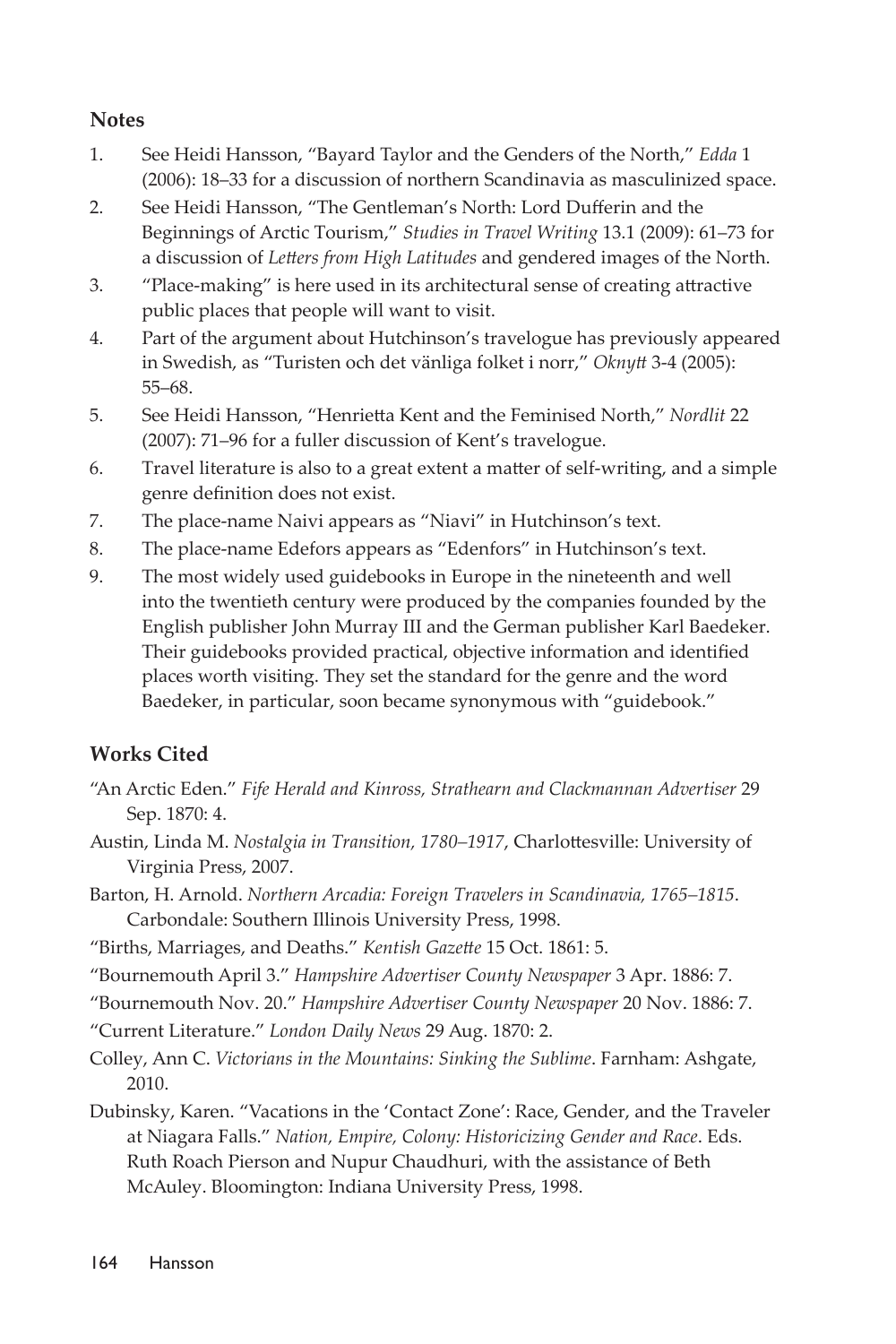Fjågesund, Peter and Ruth A. Symes*. The Northern Utopia: British Perceptions of Norway in the Nineteenth Century.* Amsterdam: Rodopi, 2003.

Freedgood, Elaine. *Victorian Writing About Risk: Imagining a Safe England in a Dangerous World.* Port Chester, New York: Cambridge University Press, 2000.

Gilbert, Helen and Anna Johnston. Introduction. *In Transit: Travel, Text, Empire*. Eds. Helen Gilbert and Anna Johnston. New York: Peter Lang, 2002.

Hansson, Heidi. "Between Nostalgia and Modernity: Competing Discourses in Travel Writing about the Nordic North." *Iceland and Images of the North*. Ed. Sumarliði Isleifsson with the collaboration of Daniel Chartier. Québec: Presses de l'Université du Québec, 2011: 255–282.

"Harvard University Herbaria." http://kiki.huh.harvard.edu/databases/botanist\_ search.php?mode=details&id=37405. Access date 5 Jan. 2012.

"Here and There." *Bath Chronicle and Weekly Gazette* 31 Dec. 1903: 7.

"The History of RMA Sandhurst." http://www.army.mod.uk/documents/general/ history\_of\_rmas.pdf. Access date 5 Jan. 2012.

Hulan, Renée. *Northern Experience and the Myths of Canadian Culture*. Montreal: McGill-Queen's University Press, 2002.

Hutchinson, Alexander Hadden. *Guide to the Army Competitive Examinations: Being a Compendium of Practical Hints for Candidates, with Reference to Schools, Allowance, Outfits, and Other Expenses; Together with Extracts from Examination Papers, Official Rules and Regulations, and All Other Necessary Information*. London: Edward Stanford, 1861.

———. *The Next Battle-Field*. London: W. Mitchell & Co., 1871.

———. *Try Cracow and the Carpathians*. London: Chapman and Hall, 1872.

———. *Try Lapland: A Fresh Field for Summer Tourists*. London: Chapman and Hall, 1870.

Hyne, Cutcliffe. *Through Arctic Lapland*. London: Adam and Charles Black, 1898.

Knight, W. D. *The Mosquito Country: A Holiday Tour in Norway, Lapland, and Sweden, in the Summer of 1873*. London: Printed and published for the author by Wyman and Sons, 1874.

"The Lancashire Distress Fund." *Morning Post* 19 May 1862: 5.

*London Gazette* 21336, 6 Jul. 1852: 1890.

*London Gazette* 21522, 17 Feb. 1854: 468.

*London Gazette* 22247, 8 Apr. 1859: 1444.

*London Gazette* 22613, 1 Apr. 1862: 1732.

*London Gazette* 23280, 23 Jul. 1867: 4107.

*London Gazette* 23876, 16 Jul. 1872: 3192.

*London Gazette* 24923, 11 Jan. 1881: 148.

*London Gazette* 25150, 26 Sep. 1882: 4382.

*London Gazette* 25171, 24 Nov. 1882: 5320.